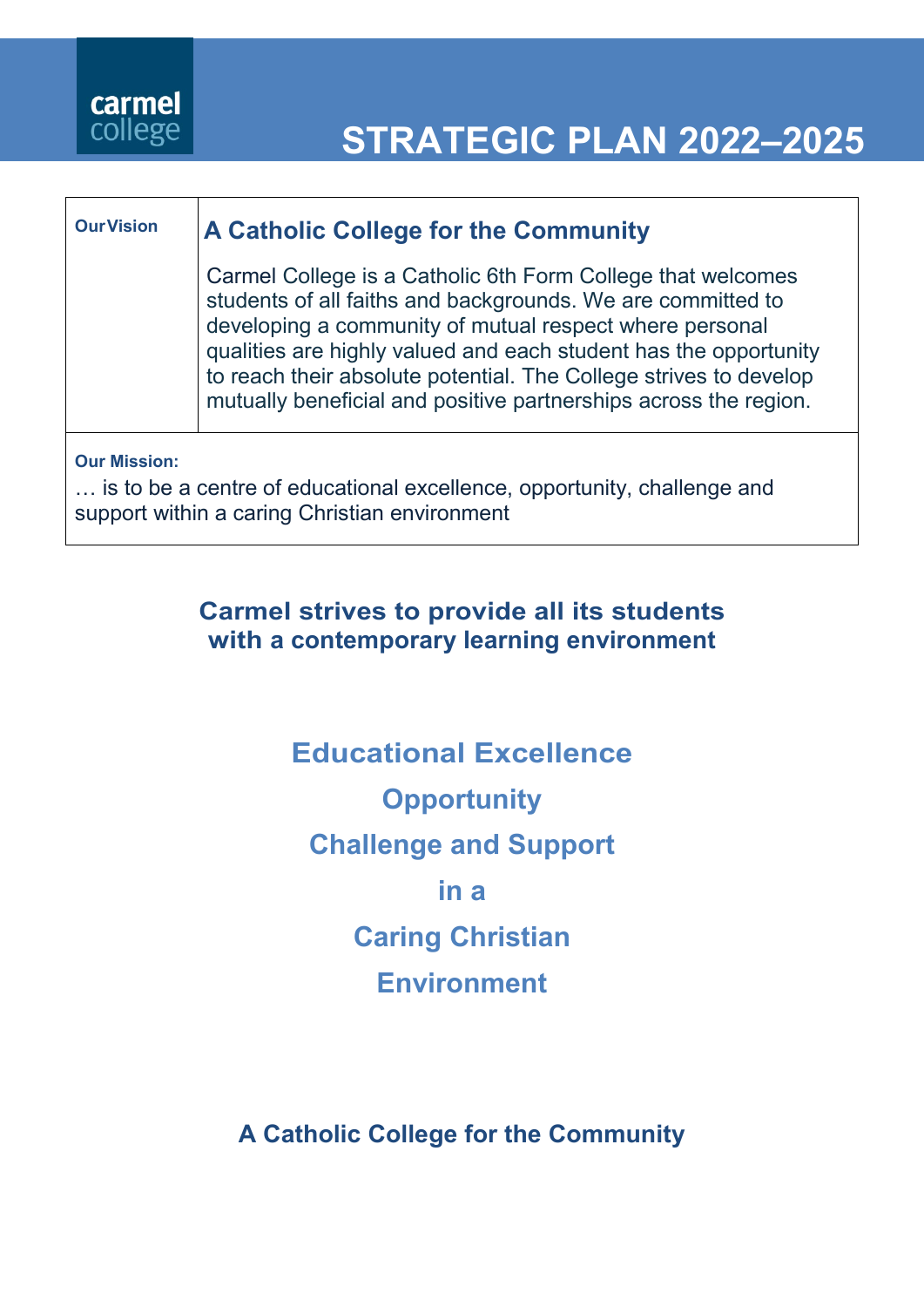#### **KEY FACTS ABOUT THE COLLEGE**

- o Carmel College has a regional and national reputation for educational excellence, it is a member of the Maple group of colleges which is a partnership of 13 high performing sixth form colleges.
- o The College's Value-Added data regularly places it in the top 10% of schools and colleges nationally.
- o We are a designated Sixth Form College that has c.2,100 16-19-year-old students, 350 Higher Education students and 200 staff, the College is only planning for sustainable growth over the next three years.
- o Student progress to the College from over 120 different schools: around 60% of students are from the boroughs of St Helens (37%) and Knowsley (23%) and 40% from the wider Liverpool City Region (including 8% from Warrington, 6% from Halton).
- o The College specialises in the provision of Outstanding Level 3 education. As a Catholic college for the community, the College sets more inclusive entry criteria than other local Catholic providers. The College has developed its curriculum to allow access to all from Foundation Level to Higher Education.
- o We offer circa 40 subject courses at A Level, T Levels and Level 3 VTQ, Maths and English GCSE and a diverse range of enrichment course. The College also offers over 11 Higher Education Programmes.
- o In April 2019, the College was inspected by Ofsted and was judged Outstanding overall and Outstanding in all but one graded area (the College was awarded Outstanding grades in its previous three inspections).
- o The College also received Outstanding grades in all areas in its Denominational Inspection carried out by the Archdiocese of Liverpool in February 2020.
- o Carmel is a member of theSixth Form Colleges Association, Association of Catholic Colleges, Maple Group, Merseyside Colleges, Archdiocese of Liverpool School Improvement Trust, and a member of St Helens Chamber.
- o The College has formal partnerships with the University of Liverpool. Liverpool Hope University (we are a Network of Hope College) and University Arts London.
- o The College is proud of its history and place in the borough of St Helens. It takes an active strategic role with St Helens Council and will strive to support and seek opportunities in St Helens and Liverpool City Region.
- o The College is a Living Wage employer.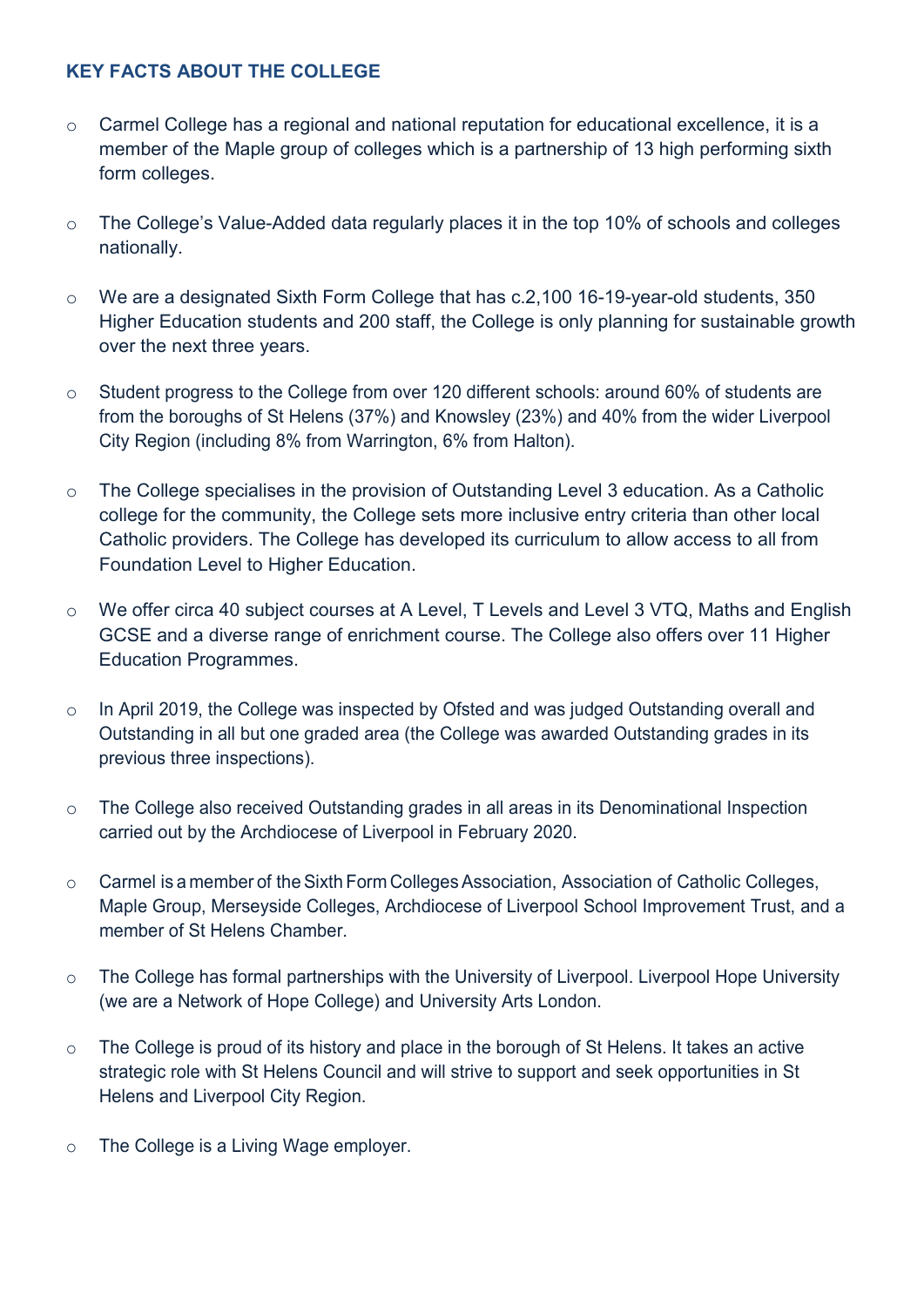By the end of 2025, Carmel will have maintained its position as a high performing college, specialising in academic pathways of learning that allow its students to make positive progression. It will have retained its Outstanding status and produce Value Added results that maintain it in the top 10% of providers nationally. Students will enjoy outstanding teaching and learning in a sustainable campus fit for the 21<sup>st</sup> Century. Carmel will be a leading force in improving the provision of education both at a national level and especially for our local schools and communities.

Carmel serves communities across the Archdiocese of Liverpool, seven local authorities and young people from over 120 high schools. The College's position in St Helens as the Outstanding and aspirational post-16 provider plays an essential part in the regeneration of the town and its people. The College plays an important role in promoting the town, providing the next generation of highly skilled workers, as well as supporting the innovative and creative culture the town was built on.

#### **KEY PERFORMANCE INDICATORS WE WILL USE:**

| Attainment                      | Sustain pass and A*-B rates well above benchmark                                            |          |
|---------------------------------|---------------------------------------------------------------------------------------------|----------|
| Progress                        | Maintain very positive value-added outcomes as measured by Alps<br>and DfE                  | Measures |
| <b>GCSE English &amp; Maths</b> | GCSE English and Maths pass rates remain well above benchmark                               |          |
| Retention                       | Over 95% of students will reach the end of their studies                                    | Headline |
| <b>Destinations</b>             | The % of students who progress on to employment, education or<br>training will be above 95% | DfE      |
| <b>Student Numbers</b>          | Maintain student numbers at 2,400 or above                                                  |          |
| <b>Finances</b>                 | Ensure that we are at least 'Good' in terms of financial health                             |          |
| Voice                           | To ensure staff, student and parent satisfaction levels are above<br>90% positive           |          |
| <b>Ethos</b>                    | The College remains an Outstanding institution with its Catholic<br>ethos at its heart      |          |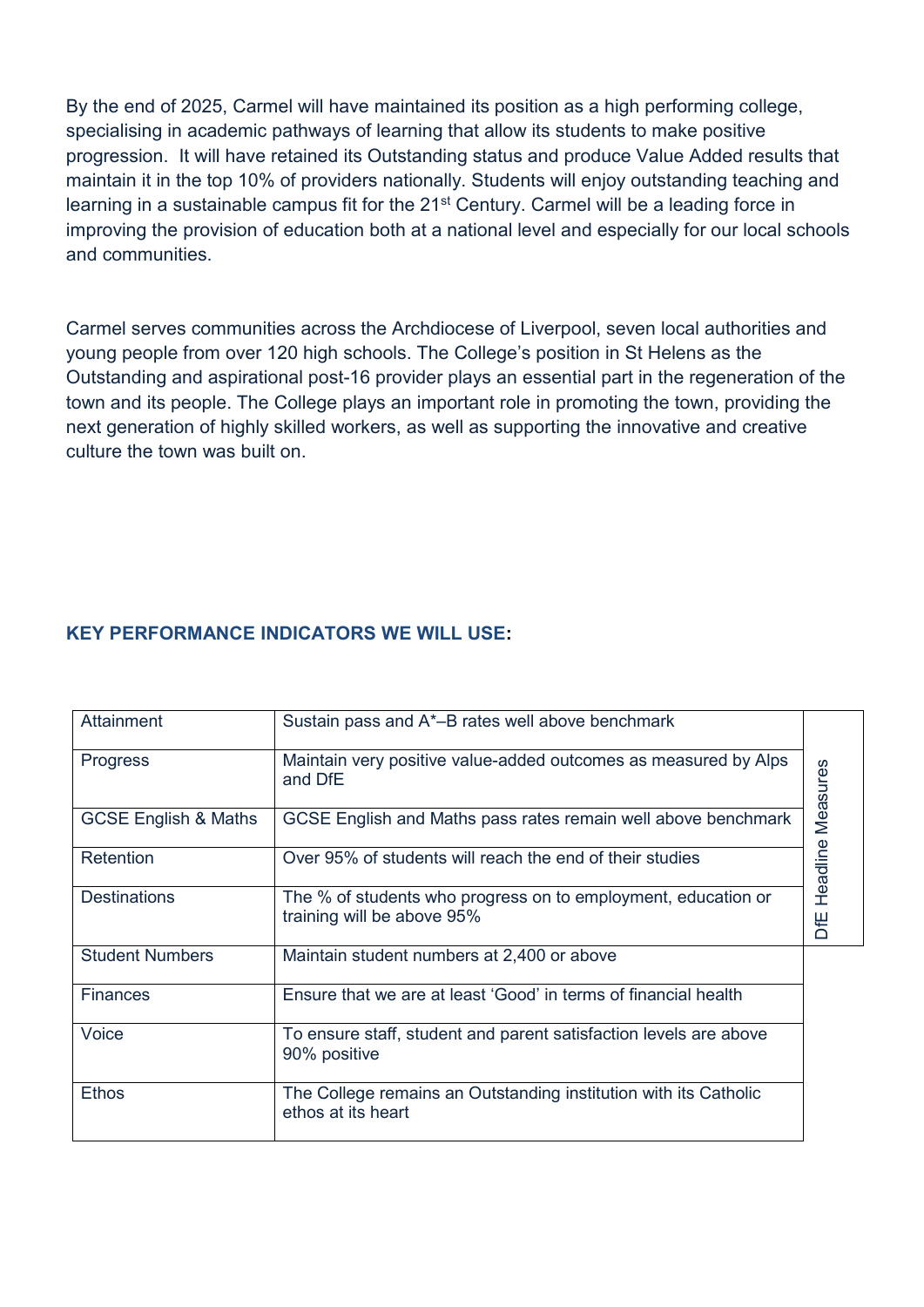| Carmel College: Strategic Plan 2022-2025                                                                                                                     |                                                                                                                                                                                                                                                                                                                                                                                                                                                                                                                                                                     |                                                                                                         |
|--------------------------------------------------------------------------------------------------------------------------------------------------------------|---------------------------------------------------------------------------------------------------------------------------------------------------------------------------------------------------------------------------------------------------------------------------------------------------------------------------------------------------------------------------------------------------------------------------------------------------------------------------------------------------------------------------------------------------------------------|---------------------------------------------------------------------------------------------------------|
| <b>Strategic Aims</b>                                                                                                                                        | What do we want to achieve?                                                                                                                                                                                                                                                                                                                                                                                                                                                                                                                                         | How will we know if we are succeeding?                                                                  |
| 1. Contemporary<br>To be a modern college<br>prioritising:<br>Sustainability and climate                                                                     | Sustainability: By 2025, we aim to:<br>1.1<br>Become a 'leading' institution as defined by the FE Climate Roadmap, with two key aims:<br>a.<br>To provide and embed Carbon Literacy education for all our students by 2022-23<br>b.<br>To have made progress and be on track towards net zero by 2030 as part of the Net Zero North West<br>c.<br>Project                                                                                                                                                                                                           | Progress against the FE roadmap<br>Progress against our net zero Action<br>Plan                         |
| change<br>Digital transformation<br>$\bullet$<br>The learner journey:<br>$\bullet$<br>from applicant to alumni<br>First-class accommodation<br>and resources | <b>Digital Transformation</b><br>1.2<br>To continue to pursue our digital strategy to increase efficiency and data-driven decision making,<br>a.<br>focusing on cloud migration and full implementation of 365 functionality; updating<br>Management/College Information Systems; reviewing and improving our communication<br>systems<br>To continue to develop the resources and expertise to improve teaching, learning and assessment<br>b.<br>To roll out a BYOD policy, giving all students access to learning online, and to bridge the digital divide<br>C. | Progress against our ILT strategy<br>Tracking of applications data<br>Social media analysis and reports |
|                                                                                                                                                              | The Learner Journey: from Applicant to Alumni<br>1.3<br>To develop a contemporary, personalised journey, from pre-application to alumni, supported<br>а.<br>by technology<br>To ensure our communications, schools' liaison and marketing supports this contemporary journey<br>b.                                                                                                                                                                                                                                                                                  | Applicant satisfaction surveys<br>Applicant and alumni numbers and<br>engagement data                   |
|                                                                                                                                                              | <b>Accommodation and Resources</b><br>1.4<br>Secure the finances to maintain and further develop college accommodation<br>a.<br>To maintain at least 'Good' financial health<br>b.<br>When legislation allows, the college will consider and review options around conversion to a Catholic 16-<br>C.<br>19 Academy                                                                                                                                                                                                                                                 | Funding secured<br><b>Financial Health</b>                                                              |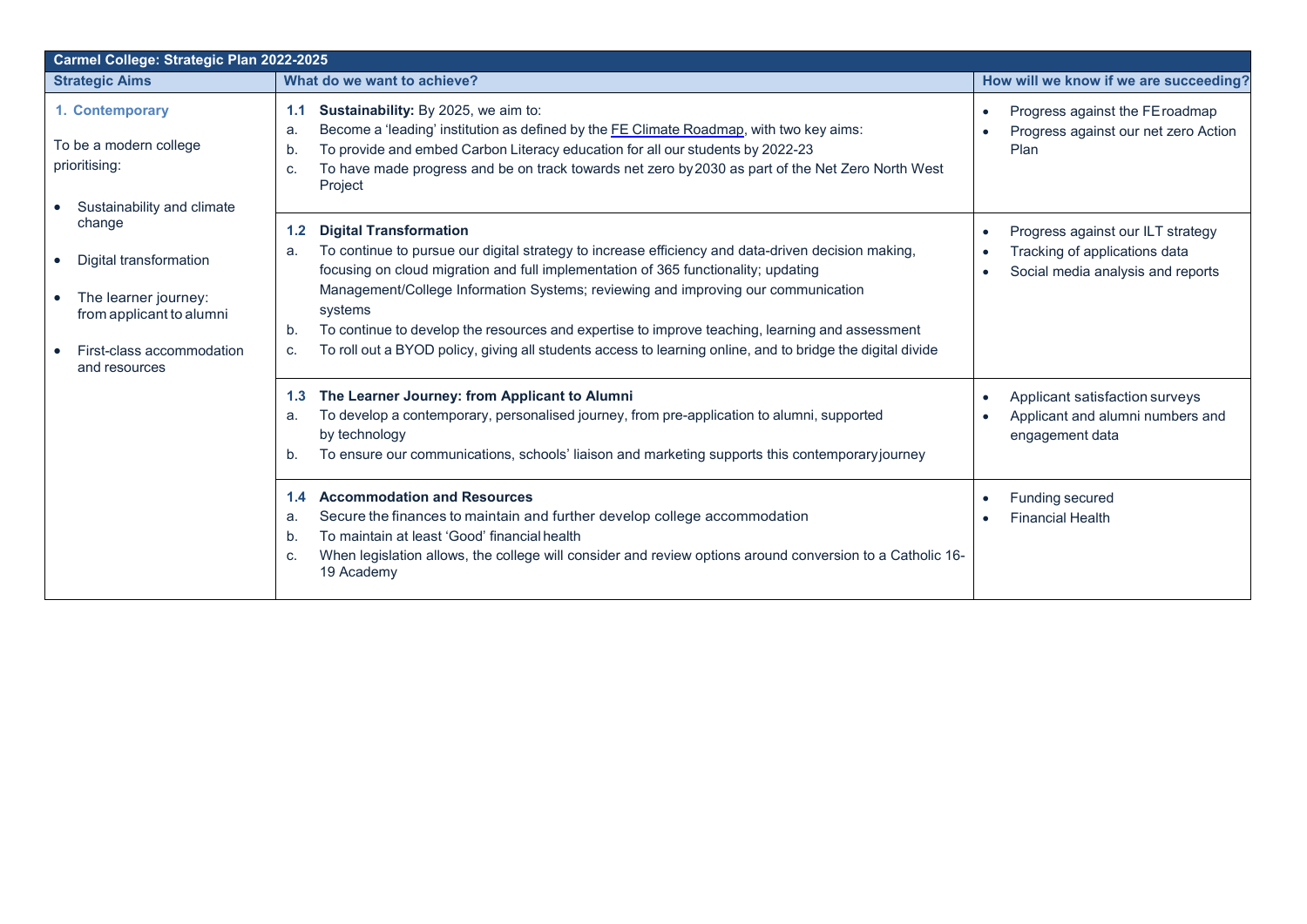| <b>Strategic Aims</b>                                                                                                                                                                                                | What do we want to achieve?                                                                                                                                                                                                                                                                                                                                                                                                                                                                                                                                                                                                                                                                                                                                                                                                                                          | How will we know if we are succeeding?                                                                                                                                |
|----------------------------------------------------------------------------------------------------------------------------------------------------------------------------------------------------------------------|----------------------------------------------------------------------------------------------------------------------------------------------------------------------------------------------------------------------------------------------------------------------------------------------------------------------------------------------------------------------------------------------------------------------------------------------------------------------------------------------------------------------------------------------------------------------------------------------------------------------------------------------------------------------------------------------------------------------------------------------------------------------------------------------------------------------------------------------------------------------|-----------------------------------------------------------------------------------------------------------------------------------------------------------------------|
| <b>2. Educational Excellence</b><br>To encourage creative, innovative<br>and reflective approaches to our:<br>curriculum intent<br>• culture<br>leadership & governance<br>skills' needs of our region and<br>nation | Curriculum Intent: We aim to:<br>2.1<br>Nurture creativity across our college by providing a broad and balanced all-round education that is<br>a.<br>built upon subjects, skills, values and breadth, preparing students to ultimately join the workforce<br>Develop students as creative, independent and well-informed young adults, capable of contributing to<br>b.<br>and questioning the world around them<br>Develop and promote digital capability for students - a diverse skills set enabling them to live, learn<br>c.<br>and work in an increasingly digital world<br>Systematically develop students' wider skills (e.g. communicating, team working) and values to<br>d.<br>prepare them for the Jobs market of the future<br>Raise aspirations, advance social mobility and widen participation particularly with access to Higher<br>е.<br>Education | Continued value-added progress<br>Numbers of students on courses<br>$\bullet$<br>Student satisfaction survey<br>$\bullet$<br>Widening participation data<br>$\bullet$ |
|                                                                                                                                                                                                                      | <b>Culture</b><br>$2.2\phantom{0}$<br>To further strengthen our developmental culture built on 'High Challenge, Low Threat' where we strive<br>a.<br>for the highest possible standards within a spirit of unity and trust<br>Be a college that celebrates the richness of creation; respects and explores differences of faith and<br>b.<br>culture; and fosters ecumenical collaboration.<br>Strive to be a centre of excellence in the support and training of our staff in teaching, learning and<br>c.<br>wellbeing                                                                                                                                                                                                                                                                                                                                             | Staff climate survey<br>$\bullet$<br>College 10:10 programme<br>$\bullet$<br>Wellbeing strategy<br>$\bullet$                                                          |
|                                                                                                                                                                                                                      | 2.3 Leadership and Governance<br>Outstanding leadership and governance which places Carmel College as a systems leader within<br>a.<br>sixth-form and secondary education as collaborators locally and nationally<br>To further develop the college as a regional hub for CPD and leadership development<br>b.<br>To further promote and enhance the college as a system leader and proactive approach to school<br>c.<br>improvement.                                                                                                                                                                                                                                                                                                                                                                                                                               | Participation as systems leaders<br>Enhance the partnership the college<br>has with the Rainbow Education Trust<br>and Teaching Hub                                   |
|                                                                                                                                                                                                                      | <b>Skills need</b><br>2.4<br>To map the college curriculum and further develop the college through the introduction of T Levels in<br>а.<br>2022 in response to the FE 'Skills for Jobs' White Paper and to support the skills needs of our region<br>To take an active role in, and seek opportunities for, the college and its students as part of the St<br>b.<br>Helens growth strategy and the Liverpool City Region strategic skills plan<br>Ensure Carmel learners are well sighted in understanding the future world of work<br>c.                                                                                                                                                                                                                                                                                                                           | Curriculum skills map completed by<br>2024<br>Successfully launch of T Level<br>$\bullet$<br>qualifications in 2022<br>Gatsby benchmarks<br>$\bullet$                 |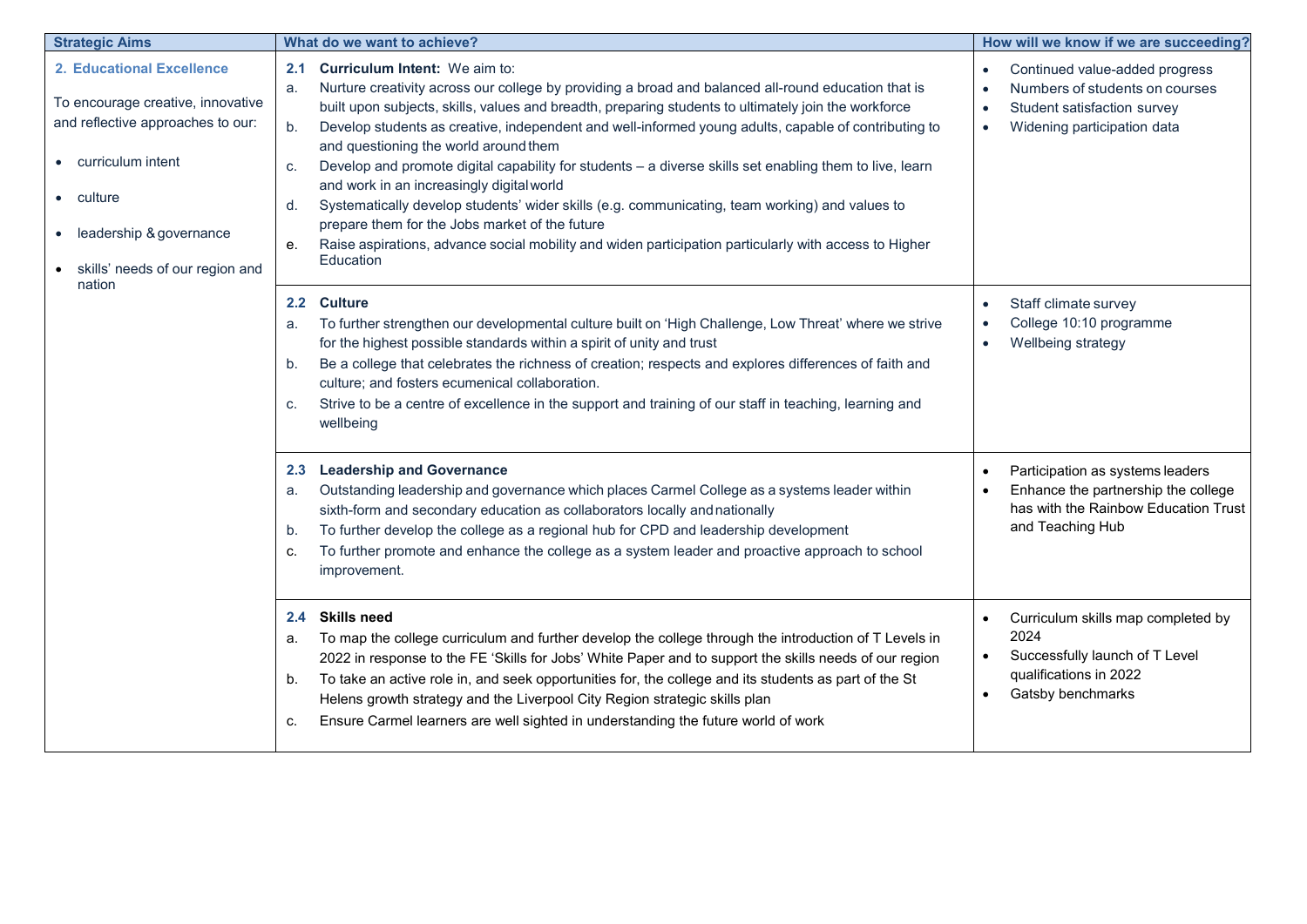| <b>Strategic Aims</b>                                                                                    | What do we want to achieve?                                                                                                                                                                                                                                                                                                                                                                                                                                                                                                                                                                                                                    | How will we know if we are succeeding?                                                                                                                           |
|----------------------------------------------------------------------------------------------------------|------------------------------------------------------------------------------------------------------------------------------------------------------------------------------------------------------------------------------------------------------------------------------------------------------------------------------------------------------------------------------------------------------------------------------------------------------------------------------------------------------------------------------------------------------------------------------------------------------------------------------------------------|------------------------------------------------------------------------------------------------------------------------------------------------------------------|
| 3. Opportunity<br>To achieve outstanding levels of<br>performance based on:<br>curriculum implementation | 3.1. Curriculum Implementation<br>To be a research informed institution where pedagogy and curriculum delivery is developed through<br>a.<br>professional dialogue and enquiry into science and principles; where teaching, learning and<br>assessment is designed and delivered to maximise the chances of success<br>Developing our student to 'learn how to learn' (VESPA - Carmel Mindset)<br>b.                                                                                                                                                                                                                                           | Departmental self-assessment<br>$\bullet$<br>reports and action plans                                                                                            |
| support and guidance<br>staff development<br>impact and outcomes                                         | Support and Guidance is the bedrock for our success:<br>$3.2^{\circ}$<br>Students are supported and cared to live life to the full<br>a.<br>We provide the right balance of resources and care to support successful education and signpost to<br>b.<br>other specialist providers when appropriate<br>To embed the Gatsby and Matrix Frameworks as part of our Careers Strategy: Enrichment, Employability,<br>C.<br>Equality, Engagement, Experience<br>Work in the college's feeder schools to help young people aspire to seek high quality education and<br>d.<br>courses                                                                 | Student satisfaction survey<br>$\bullet$<br>Annual UCAS and college<br>$\bullet$<br>destinations report<br>Progress against our careers<br>$\bullet$<br>strategy |
|                                                                                                          | <b>Staff Development</b><br>3.3<br>Recruit and retain a high-quality workforce where staff are supported, valued and developed<br>a.<br>as individuals<br>Develop the digital capability and confidence of our staff to enable them to support students' digital<br>b.<br>study and employability skills<br>To ensure platforms for developing, sharing and innovating exist and are utilised<br>C.                                                                                                                                                                                                                                            | Training/development opportunities<br>and evaluations                                                                                                            |
|                                                                                                          | <b>Learning Impact and Outcomes</b><br>3.4<br>Ensure that our outcomes remain first class, underpinned by robust quality assurance systems<br>a.<br>To recognise and celebrate success in all forms regardless of grades, outcomes or choice of destination<br>b.<br>To support students to progress to their chosen destination<br>C.<br>To ensure students develop the skills they need to be independent, lifelong learners with the ability<br>d.<br>to think for themselves<br>To ensure we are equipping the future workforce of our area and region with the skills and<br>е.<br>knowledge that meet the jobs market of the next decade | Outcome KPIs<br>Destinations data<br>$\bullet$<br>Satisfaction surveys<br>$\bullet$                                                                              |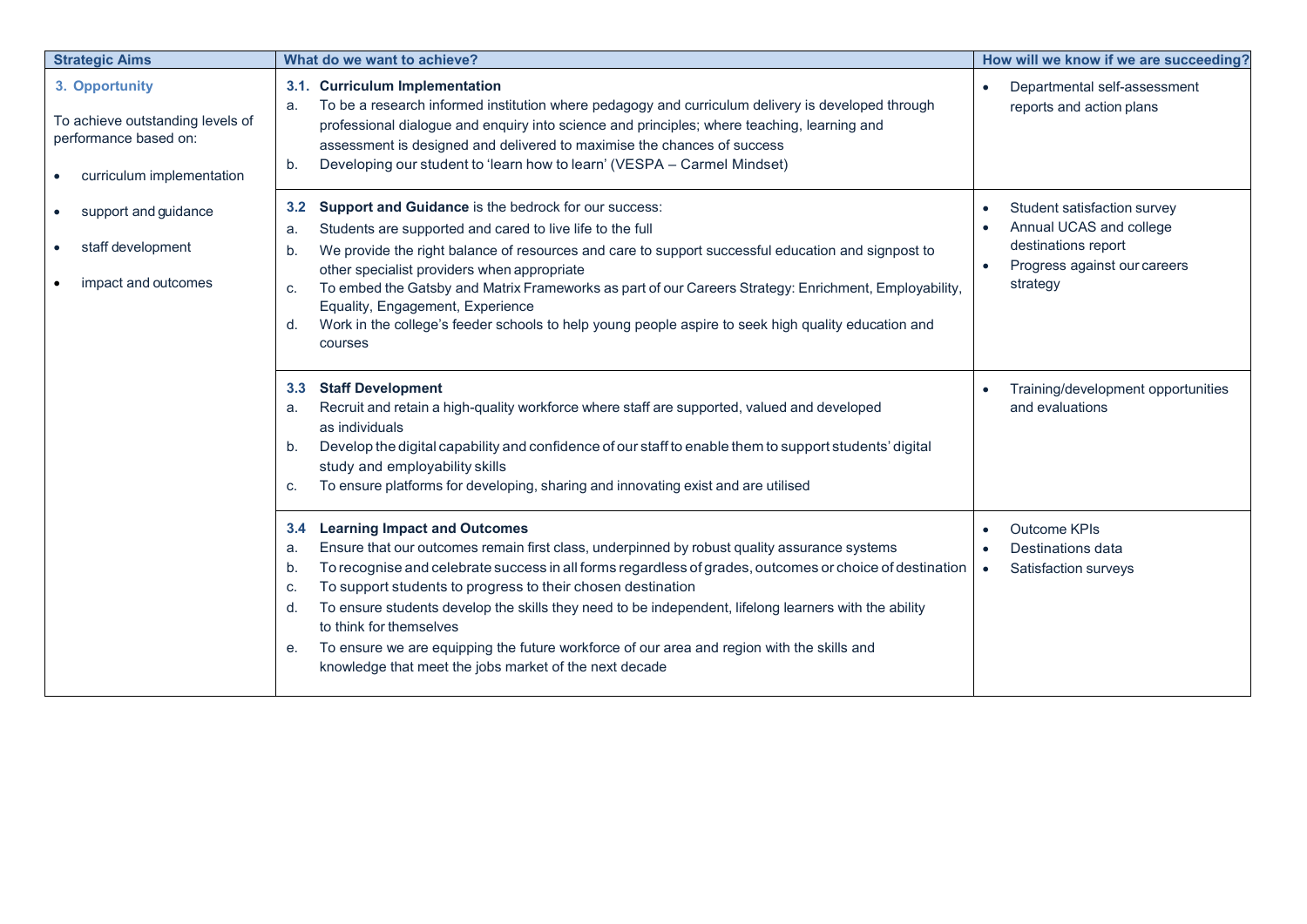| <b>Strategic Aims</b>                                                                                                                                                                                                                                         | What do we want to achieve?                                                                                                                                                                                                                                                                                                                                                                                                                                                                                                                                                                                                                             | How will we know if we are succeeding?                                                                         |
|---------------------------------------------------------------------------------------------------------------------------------------------------------------------------------------------------------------------------------------------------------------|---------------------------------------------------------------------------------------------------------------------------------------------------------------------------------------------------------------------------------------------------------------------------------------------------------------------------------------------------------------------------------------------------------------------------------------------------------------------------------------------------------------------------------------------------------------------------------------------------------------------------------------------------------|----------------------------------------------------------------------------------------------------------------|
| <b>4. Support and Challenge</b><br>Where every individual feels part<br>of a community and where we<br>play an active role in our own<br>community, focussing on:<br>wellbeing<br>equality, diversity and<br>inclusion<br>students as leaders and<br>citizens | Wellbeing<br>4.1<br>Actively support the wellbeing of staff and students knowing that it is central to our success<br>a.<br>Continue to discuss and reflect on what constitutes a sustainable and appropriate workload and what<br>b.<br>we can learn and implement post-Covid                                                                                                                                                                                                                                                                                                                                                                          | Student and staff satisfaction<br>surveys                                                                      |
|                                                                                                                                                                                                                                                               | <b>Equality, Diversity and Inclusion</b><br>4.2<br>To be an inclusive and accepting college where every individual feels part of a community and where<br>a.<br>we play an active role in our local community to help raise standards and aspirations<br>To work with students as co-creators of their own learning - ensuring that it is accessible, supportive,<br>b.<br>and representative of all, whilst helping to diminish differences in achievement where barriers are<br>evident<br>Celebrating the rich diversity of the college community, taking opportunities from faiths and cultures to<br>C.<br>enrich the experience at Carmel College | Annual E & D report and survey<br>$\bullet$                                                                    |
| partnerships & stakeholder<br>engagement                                                                                                                                                                                                                      | Students as leaders and citizens<br>4.3<br>Provide a framework of opportunities to develop the skills and confidence needed for<br>a.<br>participation, leadership, advocacy and social action, helping to develop student voice and civil<br>society<br>Further embed the College's 10:10 In Action awards<br>b.                                                                                                                                                                                                                                                                                                                                       | 10:10 Report and Mission element of<br>$\bullet$<br>the college SAR                                            |
|                                                                                                                                                                                                                                                               | Partnerships & Stakeholder engagement<br>4.4<br>To develop a stakeholder engagement strategy<br>a.<br>To work both nationally and locally to establish positive two-way relationships from departmental to<br>b.<br>college level with other schools/colleges and HE, Archdiocese, Catholic Education Service, employers<br>and other organisations<br>To ensure the college curriculum matches the needs of the region and future jobs market.<br>с.                                                                                                                                                                                                   | Stakeholder engagement strategy<br>$\bullet$<br>Parent/carer satisfaction<br>Local skills mapping<br>$\bullet$ |